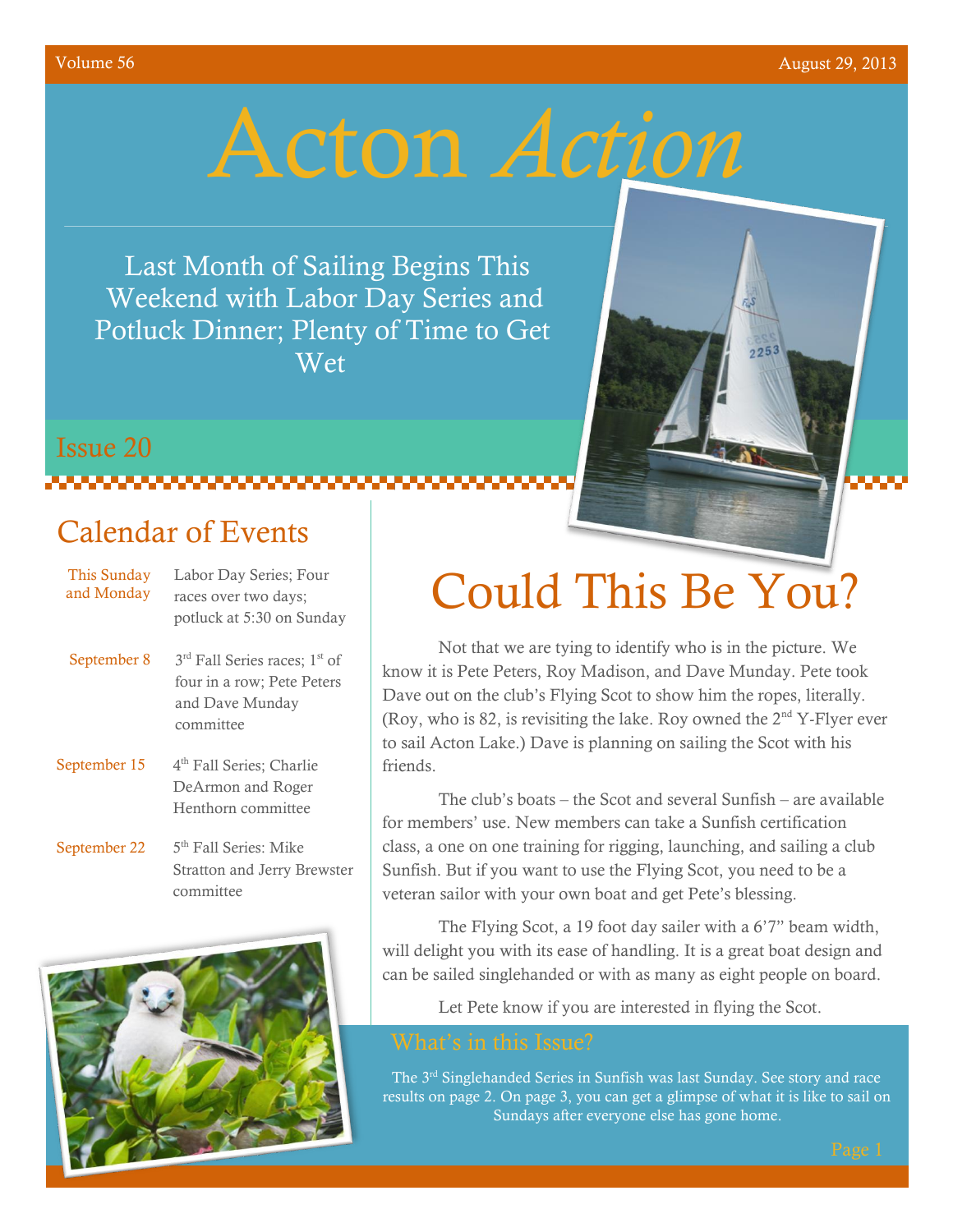



### Sunfish Sunday 3 Goes to … Light Winds Keeps Everyone Away Except the Diehardys

Roger Henthorn, a.k.a. He Who Must Not Be Named, figured out what wind there was and sped away with the racing on Light Air Sunday last weekend.

Henthorn, sailing in his aptly named Sunfish "Deatheater", endured what he termed his poor starts and ran away from the fleet in races 2 and 3 for an easy win that no doubt moved him up in the season long Sunfish series standings.

The race committee, ably staffed by Bill Molleran, Danny Molleran, Rose Schultz, Ruthie Vaught and Bobbie "the Race Commando" Bode, set out four marks and just blew the horn.

Every race used a different set of marks with the wind changing its mind every two minutes. There were more than a few downwind legs that shoulda been upwind and vicey versy.

Race 3 did experience

some sanity. It was the only one where the wind kind of sort of filled in at 4-5 mph and stayed there.

Henthorn's win moves him into the lead for the season with only one Sunfish series remaining, the one that ends the year on October 6<sup>th</sup>. OktoberFast.

Missing in action were 3 of the 5 leaders going into Sunday's action. Brendan Draper and Mike Wier were absent. Rose Schultz served on race committee.

### And Now… the Envelope Please

| Roger Henthorn 3 1 1     | 5     |    |  |
|--------------------------|-------|----|--|
| Mike Stratton 144        |       | 9  |  |
| Laura Beebe              | 2.5.3 | 10 |  |
| Bill Molleran DNS 2 2    |       | 11 |  |
| Jerry Brewster 537       |       | 15 |  |
| Kevin DeArmon 666        |       | 18 |  |
| Rose Schultz 4 DNS DNS18 |       |    |  |
| Charlie DeArmon 77519    |       |    |  |

Russell Vela, show at right with yours truly, takes the spars in hand as he continues his Sunfish certification. Russell, a former Penn State Flying Junior racer, has already been through Learn to Sail and the one day Sunfish School.

Russell is one of several this summer who have decided to move on to solo sailing and gaining access to HSA's Sunfish.



He joins Paul Smyth, John Cannon, Bevan Binder, and Hanan Kerr in pursuit of their Sunfish "license to say-ill".

Contact Mike if you want to go solo. Contact Pete for a boat.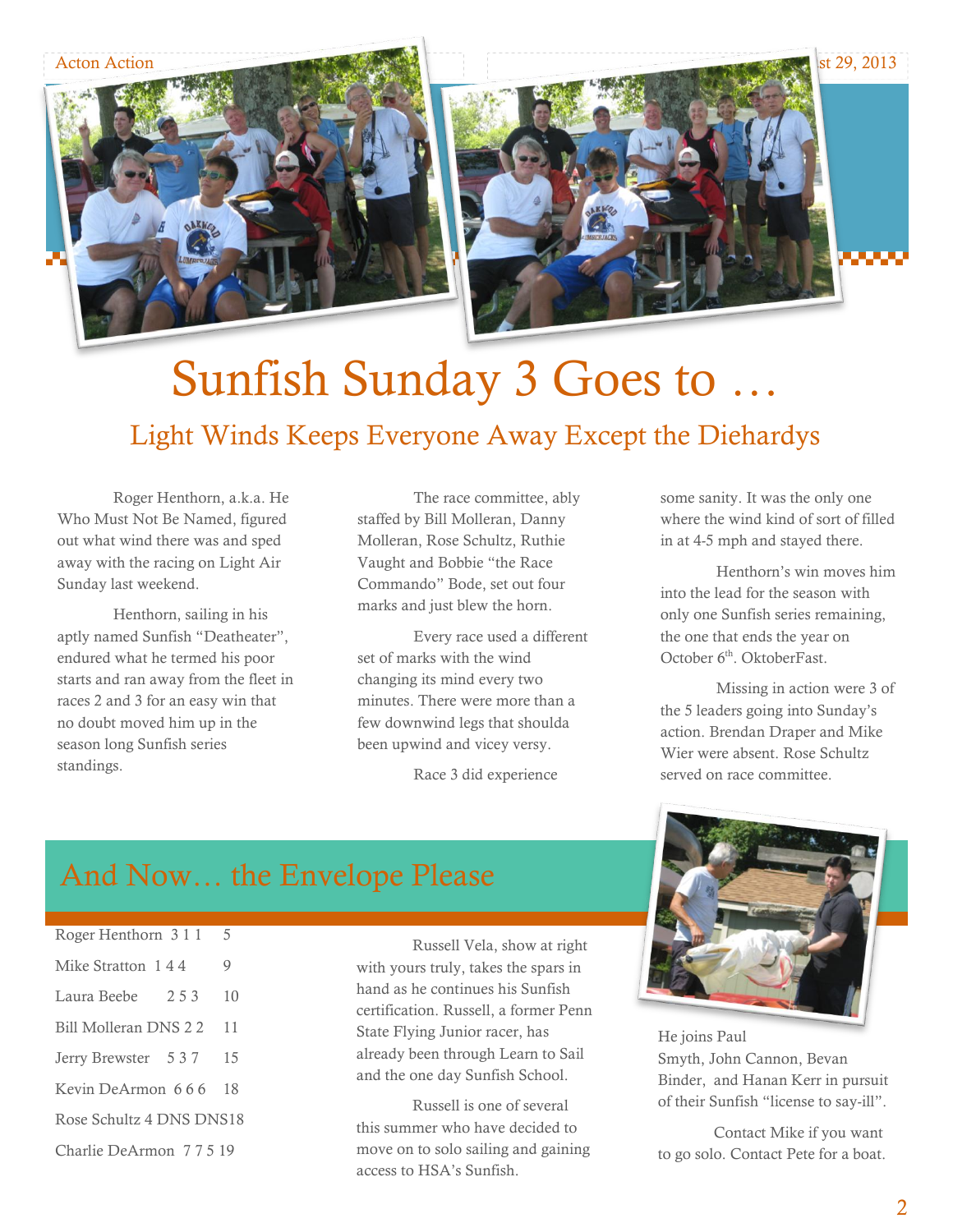

## Evening Sailing at Hueston Woods

I find the great thing in this world is not so much where we stand, as in what direction we are moving: To reach the port of heaven, we must sail sometimes with the wind and sometimes against it, but we must sail, and not drift, nor lie at anchor. --Marjorie Holmes

Despite the disappearing breeze last Sunday, we decided to take the big boat out anyway after the last of the Sunfishers left the lake. I was eager to rig a spinnaker for the first time on "*Goodnight Moon*".

There may not have been enough of a breeze to hoist a sail at all, but there was the prospect of a little fishing or a little swimming or just a little motoring around the lake at sunset.

The lake most evenings is a surprisingly different place than we normally see on a racing afternoon. Yes, the wind has usually gone home too, but a few boaters have discovered the wonders of this 600 acres of water at twilight.

The beach is a noiseless desert in contrast to the noonday activity. The

east shoreline is populated with herons, eagles, and the occasional deer family that comes down to the water to drink.

Even the kayakers and canoeists, those lovers of flat, peaceful water, have mostly evaporated into the ether and missed what has to be the best moments of the day for paddling.

We did, quite by chance, find a family we knew from our Farmersville community on the dock at the lodge. They in their kayaks and we on our boat were the last owners of this gorgeous day on the water.

We had dinner at the lodge, which we discovered served until 8:00. And that spinnaker? It was amazing how little breeze it took to fly.



The western shore of Acton Lake at sundown on Sunday. Not another boat on the lake.